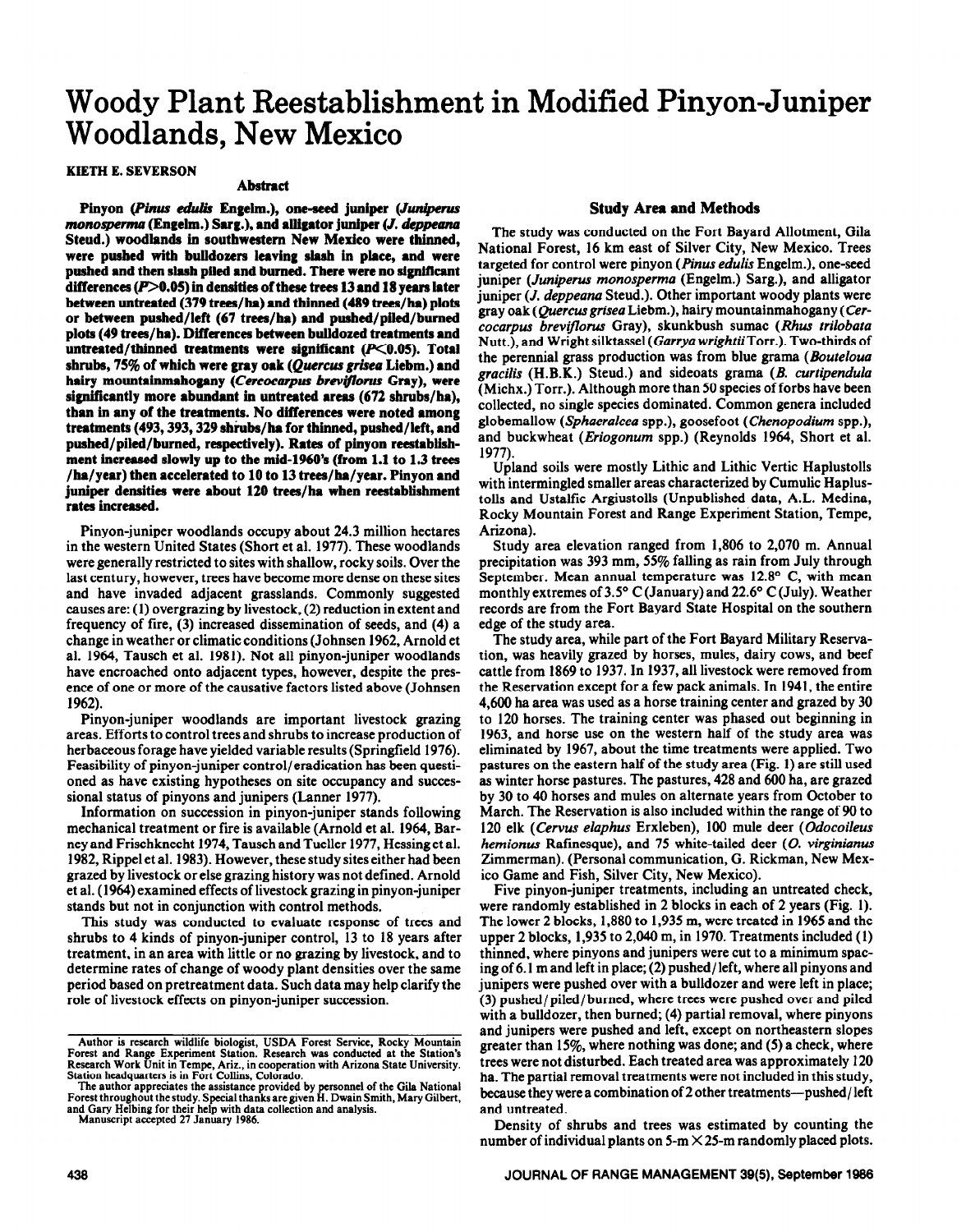

**Fig. 1.** *Diagram ofpinyon-juniper treatments, Fort Bayard, New Mexico. Area ungrazed by livestock except 2pastures on the right receive light,*  alternate winter, horse use. Treatments are: UT = untreated, TN = *thinned, PL=pushed/lcfr, PB=pushed/piled/burned, and PR =partial removal.* 

**Stein's two-stage test (Steel and Torrie 1980) was used to estimate the number of sampling plots needed per treatment. Heights of all plants in sample plots were measured. Density and height data were analyzed with a three-factor analysis of variance (time of treatment, blocks, and treatment) with unequal observations per cell to test the null hypothesis that there was no difference** in density or height of species or species groups among treatments. Mean separation was by Student-Newman-Kuhls test (SAS Institute 1982). All statistical inferences were made at the 0.05 probability level.

An estimate of the year of establishment was obtained by dating trees from untreated, pushed/left, and pushed/piled/ burned treatments in block 1,197O plots (Fig. 1). Preliminary analysis revealed that pinyon was the only species in the study area for which annual rings could be identified with confidence (Personal communication, Thomas Harlan, Laboratory of Tree-Ring Research, University of Arizona, Tucson). A belt transect, 5 m wide, was randomly established (both location and direction), and the first 10 pinyons encountered which were more than 0.3 m high were cut as close to ground level as possible, and a cross section was obtained. Five such transects were done on each treatment for a total of 50 tree cross sections per treatment. Establishment dates were determined

by the Laboratory of Tree-Ring Research, University of Arizona, Tucson.

### **Results and Discussion**

#### **Pinyon-Juniper Densities**

**There were** no differences in densities between ages of treatment, except for pinyon, which was more abundant in the youngest sets of treatments (1970). Reynolds (1964) and Short et al. (1977) both noted pinyon to be more abundant with increasing elevation; therefore, the difference probably is due to elevation rather than age of treatment. Because this was the only difference, year of treatment and block data were pooled in Table 1. Densities of total pinyons and junipers and of total junipers were significantly greater on untreated and thinned areas than on pushed/left and pushed/ piled/ burned, but no differences were detected between either treatment within these 2 groups (Table 1). Individual species responded differently, however; one-seed juniper and pinyon were significantly more abundant on the thinned treatment than on untreated plots, whereas alligator juniper was more numerous on treated areas than on thinned. Pinyon and one-seed juniper reinvade treated areas faster than alligator juniper, which agrees with the findings of Rippel et al. (1983).

Reasons for higher densities of pinyons and one-seed junipers in thinned plots are less obvious. Ideal seeding conditions may have been created by thinning. Pinyon and one-seed juniper require moist, shady conditions and the absence of a competing herbaceous layer for seedling development (Johnsen 1962, Fowells 1965). The thinning treatment imposed was not drastic enough to permit an understory response; the herbaceous standing crop was similar to that on untreated plots as noted by Short et al. (1977). Slash left by felling also provided sheltered sites for seedling establishment. Pinyon reinvasion of thinned areas was more evident on upper elevation plots, perhaps because of slightly better moisture conditions.

Numbers of pinyons and junipers on the pushed/left and pushed/piled/burned treatments were only 18% and 13%, respectively, of the density on untreated plots (Table 1). This proportion is further reduced when the trees missed by bulldozers are accounted for. Ring counts indicated that 60% and 66% of all pinyons taller than 0.3 m on the pushed/left and pushed/piled/ burned treatments, respectively, in 1983 were established **before the 1970 treatment.** 

**Assuming the same miss rate forjuniper, and using 1983 density data for pinyon and juniper in the upper 2 blocks (Table 2), but excluding those up to 0.3 m tall (Table 3), an estimated 36 and 26 trees/ha were missed by the bulldozers in the pushed/left and pushed/ piled/ burned treatments, respectively. Therefore, an average of 47 and 26 trees/ ha have become reestablished since 1970, including those up to 0.3 m tall (based on the assumption that trees** 

Table 1. Density (stems/ha) of trees and shrubs on four pinyon-juniper treatments, Fort Bayard, New Mexico. 1983. Numbers are means  $\pm$  standard **deviations of both 1965 and 1970 treatments.** 

|                        | Untreated                 | <b>Thinned</b>  | Pushed/left     | Pushed/piled/burned |  |
|------------------------|---------------------------|-----------------|-----------------|---------------------|--|
| One-seed juniper       | $63 \pm 19a$ <sup>1</sup> | $104 \pm 27$ b  | $31 \pm 27$ c   | 10±2d               |  |
| Alligator juniper      | $85 \pm 77a$              | $38 \pm 48$ b   | 5±6c            | $3\pm 3c$           |  |
| Total junipers         | $148 \pm 61a$             | $142 \pm 34$ a  | $34 \pm 28$ b   | 13±4b               |  |
| Pinyon                 | $231 \pm 96a$             | 347±388 b       | $32 \pm 10$ c   | $37\pm10$ c         |  |
| Pinyon and juniper     | $379 \pm 120$ a           | $489 \pm 414$ a | $67 \pm 31$ b   | $49\pm10 b$         |  |
| Gray oak               | $337 \pm 56$ a            | $192 \pm 86$ b  | $156 \pm 63$ b  | $160\pm50 b$        |  |
| Hairy mountainmahogany | 163±107 a                 | $190 \pm 97$ a  | $102 \pm 91$ b  | $81 \pm 49$ b       |  |
| Skunkbush sumac        | $137 \pm 48a$             | $100 \pm 75$ ab | $121 \pm 72$ ab | 85±72 b             |  |
| Wright's silktassel    | $35 \pm 43a$              | $12 \pm 9$ b    | $14 \pm 14$ b   | $4\pm 4b$           |  |
| Total shrubs           | $672 \pm 207$ a           | $493 \pm 155$ b | 393 $\pm$ 102 c | $329 \pm 74$ c      |  |
| Total species          | 1.050±212 a               | $982 \pm 527$ a | 459±106 b       | $378 + 77 b$        |  |

<sup>1</sup>Means within rows followed by same letter are not significantly different (P>0.05).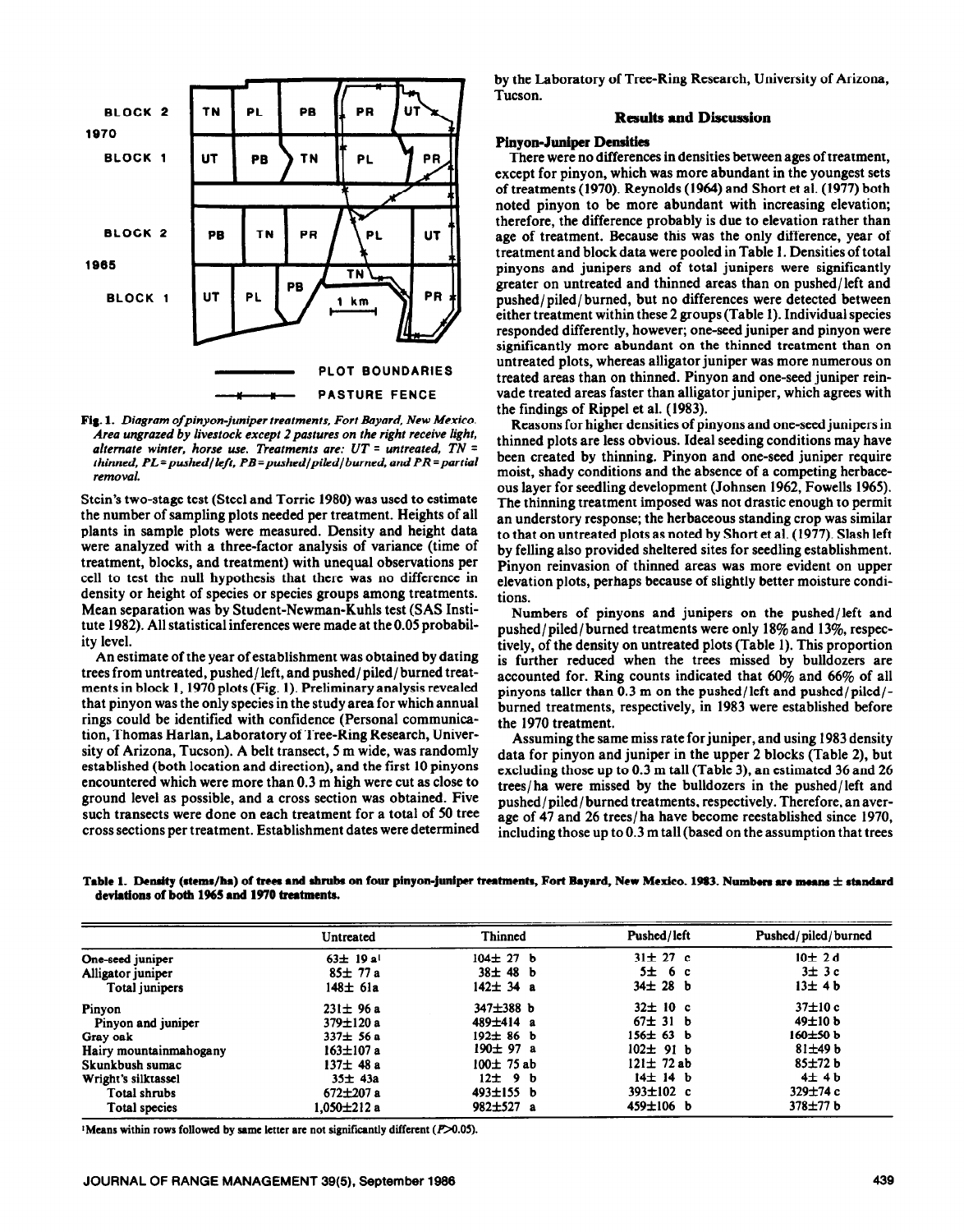Table 2. Densities (stems/ha) of trees and shrubs on four pinyon-juniper treatments in 1966, 1974, and 1983, Fort Bayard, New Mexico. Numbers are means  $\pm$  standard deviations for the *upper two blocks only* treated in 1970.

|                | 19661                    | 19741                             | 1983          |  |  |
|----------------|--------------------------|-----------------------------------|---------------|--|--|
|                |                          | -Pinvon-                          |               |  |  |
| Untreated      | 66±37                    | $169 \pm 34$                      | $296 \pm 88$  |  |  |
| Thinned        | 70 ± 40                  | 189±222                           | 523±567       |  |  |
| Pushed-left    | $73 \pm 28$              | $30 \pm 3$                        | $39\pm$ 2     |  |  |
| Pushed-cleaned | 91±30                    | $12 \pm 7$                        | $31 \pm 2$    |  |  |
|                |                          | One-seed juniper--                |               |  |  |
| Untreated      | 15± 4                    | $28 \pm 2$                        | $61 \pm 11$   |  |  |
| Thinned        | 19±16                    | 18 <sub>±</sub><br>$\blacksquare$ | 86±15         |  |  |
| Pushed-left    | $30 \pm 28$              | 6±9                               | 25±9          |  |  |
| Pushed-cleaned | 68± 74                   | $3±$ 3                            | $10±$ 2       |  |  |
|                |                          | Alligator juniper-                |               |  |  |
| Untreated      | $39 \pm 8$               | $68 \pm 5$                        | $111 \pm 38$  |  |  |
| Thinned        | 27±15                    | $44 \pm 34$                       | $65 \pm 26$   |  |  |
| Pushed-left    | $37\pm$ 8                | $8\pm$ 7                          | 7±<br>-7      |  |  |
| Pushed-cleaned | $37 \pm 12$              | 4±1                               | $4±$ 4        |  |  |
|                |                          | Gray oak-                         |               |  |  |
| Untreated      | $143 \pm 89$             | $232 \pm 93$                      | $340 \pm 65$  |  |  |
| Thinned        | $107 + 106$              | 191±190                           | $241 \pm 111$ |  |  |
| Pushed-left    | 90±6                     | $136 \pm 26$                      | $154 \pm 62$  |  |  |
| Pushed-cleaned | 69± 13                   | 79± 1                             | $129 \pm 36$  |  |  |
|                | -Hairy mountainmahogany- |                                   |               |  |  |
| Untreated      | $132 \pm 55$             | $164 \pm 73$                      | $225 \pm 64$  |  |  |
| Thinned        | 79士 69                   | $113 \pm 107$                     | 179±148       |  |  |
| Pushed-left    | $95 \pm 32$              | $91 \pm 42$                       | 145±132       |  |  |
| Pushed-cleaned | $99 \pm 49$              | $92 \pm 70$                       | $108 + 48$    |  |  |

<sup>1</sup>From Short et al. (1977).

in this size range were established since 1970).

Reestablishment rates of pinyons and junipers will vary depending on method and effectiveness of treatment. Pinyon and juniper density on 20-year-old cabled areas in New Mexico was 79% of that on untreated areas (Rippel et al. 1983). Tausch and Tueller (1977), in Nevada, found the numbers of trees on chained areas up to 12 years old to be 58% of that on untreated areas. Fire appears to be more effective. Juniper and pinyon did not begin to reestablish areas burned by wildfires for 10 to 11 years and did not dominate until 46 to 71 years after burning (Barney and Frischknecht 1974). Hessing et al. (1982) did not find any pinyons or junipers in an Arizona powerline corridor bulldozed 5 years earlier.

## **Pinyon-Juniper Heights**

All 3 target species were significantly taller on untreated and thinned treatments than on either pushed treatment (Table 4). There were no height differences between untreated and thinned areas or between the 2 pushed treatments. One-seed juniper and pinyon averaged about the same size on untreated and thinned areas, while alligator junipers were twice as tall as these species on both treatments. Mean height of all 3 species was about the same on the 2 pushed treatments.

Proportions of trees in different size classes varied according to treatment. All juniper species had a substantially large proportion of small seedlings/saplings  $(0.3 \text{ m} \text{ or } \text{less})$  on untreated areas (Table 3), a trend also noted for pinyon on thinned plots. Pinyon and one-seed juniper had relatively smaller proportions in the same size range in both pushed treatments.

#### Pinyon-Juniper Expansion and Reestablishment Rates

Untreated or check plots are often assumed to be static where pretreatment data are not available. This is not a valid assumption. The untreated plots on the Fort Bayard Allotment were not stable; they were changing at faster rates than were the pushed plots, at least relative to pinyon-juniper densities. Pretreatment data for blocks established in 1965 were not available; however, Short et al. (1977) reported densities of trees and shrubs in 1966 and 1974 on the upper 2 blocks (treated in 1970) used in this study. Examination of these and 1983 data from the same blocks revealed that pinyon in untreated areas has been increasing at a steady rate (rate determined by dividing total increase in density by years in interval, Table 2): 13 trees/ha/year from 1966 to 1974 and 14 trees/ha/year from 1974 to 1983. One-seed juniper rates, while less (5 and 8) tree/ha/year) over the respective time periods, has been reasonably consistent.

Examination of dates that pinyons were established in the upper 2 blocks reveals that only a few trees established in the late 1800's

Table 3. Percentages of total individuals of each species 0.3 m or less tall in all blocks and upper two blocks on four pinyon-juniper conversion treatments. Fort Bayard, New Mexico, 1983.

|                        | All blocks      |      |           | Upper two blocks |      |      |      |      |
|------------------------|-----------------|------|-----------|------------------|------|------|------|------|
|                        | UT <sup>1</sup> | TN   | <b>PL</b> | PB               | UT   | TN   | PL   | РB   |
| Pinyon                 | 28.8            | 29.8 | 11.9      | 12.1             | 34.4 | 36.1 | 20.0 | 12.5 |
| One-seed juniper       | 19.7            | 10.9 | 13.0      | 6.3              | 28.6 | 7.1  | 10.5 | 20.0 |
| Alligator juniper      | 22.4            | 4.4  | $*2$      |                  | 33.8 | 5.3  |      |      |
| Gray oak               | 20.0            | 16.4 | 3.9       | 6.5              | 23.7 | 6.1  | 5.2  | 4.6  |
| Hairy mountainmahogany | 8.7             | 7.7  | 2.1       | 2.5              | 12.2 | 8.1  | 2.0  | 2.9  |
| Skunkbush sumac        | 4.2             | 4.6  | 3.7       | 1.7              | 4.8  | 8.2  | 3.9  | 3.1  |
| Wright's silktassel    |                 | 6.8  | 0.0       | 0.0              |      |      |      |      |

<sup>1</sup>UT = untreated, TN = thinned, PL = pushed/left, PB = pushed/piled/burned.

<sup>24</sup>Indicates inadequate sample size.

# Table 4. Heights (meters ± standard deviations) of trees and shrubs on four pinyon-juniper treatments, Fort Bayard, New Mexico, 1983.

|                        | Untreated                    | Thinned         | Pushed/left     | Pushed/piled/burned |  |
|------------------------|------------------------------|-----------------|-----------------|---------------------|--|
| One-seed juniper       | $2.0 \pm 0.3$ a <sup>1</sup> | $2.0 \pm 0.4$ a | $1.0 \pm 0.1 b$ | $1.0 \pm 0.3$ b     |  |
| Alligator juniper      | $3.5 \pm 0.6$ a              | $4.1 \pm 0.7 a$ | $1.3 \pm 1.0 b$ | $0.9 \pm 0.2 b$     |  |
| Pinyon                 | $2.0 \pm 0.7$ a              | $1.7 \pm 0.2$ a | $1.1 \pm 0.3 b$ | $1.1 \pm 0.2 b$     |  |
| Gray oak               | $1.6 \pm 0.2$ a              | $1.5 \pm 0.3$ a | $1.6 \pm 0.3$ a | $1.6 \pm 0.3$ a     |  |
| Skunkbush sumac        | $1.2 \pm 0.1$ a              | $1.3 \pm 0.5$ a | $1.1 \pm 0.1 a$ | $1.1 \pm 0.2 a$     |  |
| Hairy mountainmahogany | 1.5±0.3 a                    | $1.6 \pm 0.2$ a | $1.7 \pm 0.2$ a | $1.7 \pm 0.3$ a     |  |

'Means within rows followed by same letter are not significantly different (P>0.05).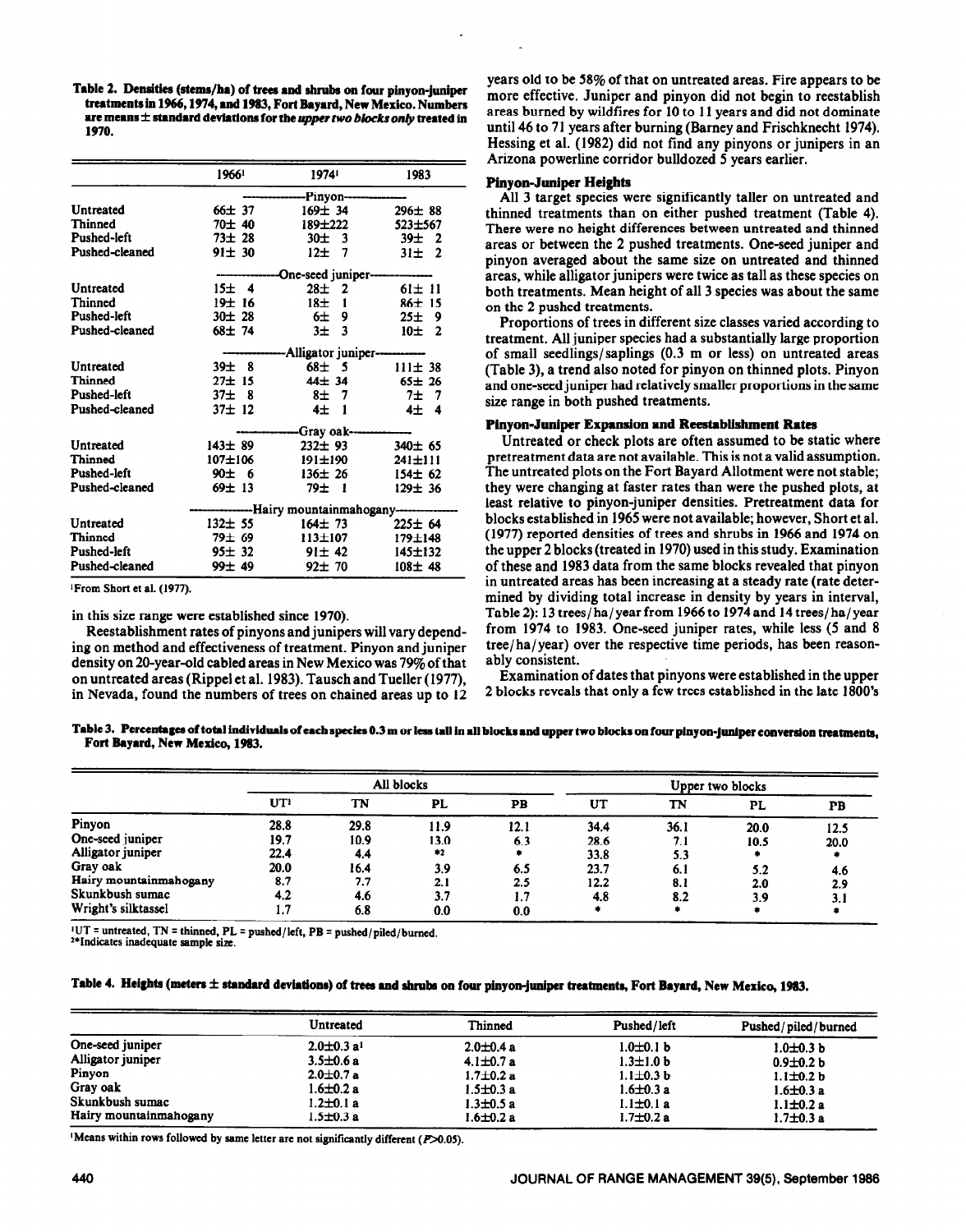and early 1900's are still alive. The oldest pinyon dated was established in 1880. Before and during this period, trees had been cut for fuel, either by miners working the nearby Santa Rita copper mines, or by soldiers from Fort Bayard. Pictorial evidence for this time period from Fort Bayard and from USDA Forest Service photos (on file, Silver City District, Gila National Forest, Silver City,New Mexico) taken in the same area in the early 1900's shows only scattered trees and shrubs growing on the surrounding hillsides.

Percentages (from annual ring counts of pinyons in untreated plots of the upper 2 blocks) of trees present in 1983 that were established in the indicated time interval are: 1880-1900, 10.7%; 1901-1936, 23.2%; 1937-1955, 12.5; 1956-1965, 10.7%; and 1966-1983, 42.9%. Total trees per hectare established in each period, determined by using mean pinyon density in upper blocks (296, Table 2), deducting those 0.3 or less high (34.4%, Table 3), and allocating the total to the above percentages, was 21,45,24,21,185 for each respective time period. Note that those up to 0.3 m tall were added back into the 1966-1983 time interval, assuming that they were established during this period.

From 1880 through 1936, the mean number of pinyons becoming established on the study area each year and surviving until 1983 ranged from 1.1 to 1.3 trees/ha. During this period, trees were cut for firewood and the area was heavily grazed. Livestock grazing was reduced in 1937, and for the next 28 years, the mean rate of pinyon increase remained the same, 1.3 trees/ha/year. Presumably grazing reductions resulted in increased herbage growth which competed with pinyon seedlings. About 1955, and continuing for the next 11 years, up to Short's et al. (1977) first data collection, the mean rate increased to 2.3 trees/ha/year. Although grazing was light to none during this period, the total canopy influence may have begun to reach the point where it retarded herbaceous growth and enhanced conditions for pinyon seed germination and growth. The accelerated rate from 1966 to 1983 to 10.3 trees/ ha/year may reflect the increasing dominance of the overstory.

Although some of the trees established during the 1966 to 1983 period will not survive because of natural mortality from insects, disease, competition, etc., there is other evidence that pinyon density is increasing rapidly on untreated plots. First, the large percentage of total individuals in the smallest size range (Table 3) indicates an increasing population. Second, total pinyon density on untreated plots has increased 4.5 times from 1966 to 1983 (Table 2). Third, the mean rate of pinyon increase on untreated plots was 13 trees/ha/year from 1966 to 1974, only slightly less than the mean rate of increase 14 trees/ ha/ year from 1974 to 1983 (Table 2). Further, the rate for the interval 1966 to 1983 calculated by determining year of establishment (10 trees/ ha/year) was comparable to the rate determined by using 1966 and 1983 pinyon densities (14 trees/ ha/ year) (Table 2).

The pushed/left and pushed/piled/ burned plots treated in 1970 now have total pinyon-juniper densities of 71 and 45 trees/ ha, respectively; but, as previously discussed, only 47 and 36 were established since 1970 (rates of 4 and 3 trees/ ha/year over the 13-year period). Comparable rates of increase calculated from 1974 and 1983 densities (Table 2) were 3 and 2 trees/ha/year for this 9-year period.

Total pinyon and juniper density on untreated plots in 1966 was 120 trees/ha (Table 2). Rates of reestablishment apparently increased gradually until densities reached this level. A stocking level of 120 trees/ha appears to be the point at which reestablishment rates accelerate on this site.

Using total 1983 densities of 71 and 45 trees/ha on the pushed/ left and pushed/piled/ burned treatments, respectively, and reestablishment rates of 3 and 2 trees/ ha/year, an estimated 16 and 33 more years will elapse before reestablishment in the respective treatments will accelerate to the current rate in untreated plots.

## **Non-target Shrub Densities and Heights**

Gray oak, the most numerous broadleaf shrub/small tree on the study area was significantly more abundant on untreated areas than on any treated areas (Table 1). There were no significant differences among the 3 treatments. Wright's silktassel, the least abundant of the 4 shrubs studied, followed a similar trend. Hairy mountainmahogany was significantly more dense on untreated and thinned areas than on either pushed treatment. Skunkbush sumac, a shrub reported to increase with cabling (Rippel et al. 1983), did not respond to pushing or thinning (Table 1).

Reynolds (1964) noted that these shrubs increased with increasing tree density; but when densities exceeded 373 to 494 trees/ ha the number of shrubs decreased. This study supports his conclusion. Untreated plots with mean pinyon and juniper densities of 379 trees/ ha also contain 672 shrubs/ ha while the slightly more dense thinned areas with 489 pinyons and junipers per hectare contain 493 shrubs/ha (Table 1). There are also indicators that development of shrub stands is slowing on untreated plots. While gray oaks in the smallest size range are common, other shrubs are represented by a relatively small proportion of individuals of this size range (Table 3). In both pushed treatments, which have lowest shrub densities (Table l), relatively few individuals of any shrub species are found in the smallest size range (Table 3).

Density increases have been reasonably consistent within treatments from 1966 to 1983 for gray oak and hairy mountainmahogany, the only shrubs for which data are available for all 3 periods (Table 2). Rates of gray oak increase were generally greater on untreated (12 trees/ ha/year) and thinned plots (8 trees/ ha/ year) than on pushed plots (4 and 4 trees/ ha/ year). Mountainmahogany rates, while lower, indicate a similar trend (6, 6, 3, and 1 tree/ ha/year on untreated, thinned, pushed, left, and pushed/piled/burned treatments, respectively). While bulldozing may have inadvertently damaged some shrubs, rates still indicate reduced recruitment on pushed plots.

There were no significant differences in heights of shrubs among treatments (Table 4), indicating that while increased tree density may favor shrub establishment, it has no apparent effect on height growth.

# **Conclusions**

Data indicate an initial slow rate of pinyon-juniper reestablishment, both historically after all trees were removed by fuelwood cutters in the late-1800's and more recently on plots in which almost all pinyons and junipers were removed by bulldozers. In the first case, however, the rate apparently increased when pinyon and juniper tree density reached a level of about 120 trees/ha. The increase in pinyon and juniper establishment at this point was likely a result of repression of competing herbaceous growth by the developing canopy and creation of moist, shady litter accumulations needed for pinyon and juniper seedlings. Tall shrubs, which are increasing, would also enhance conditions for seedlings.

The expected time between treatment and the point of accelerating reestablishment probably varies with treatment. The pushed/ left treatment had more trees missed (36 trees/ha) by bulldozers. Slash and litter resulted in better seedbed conditions because the rate (4 trees/ha/year) was higher. Pushed/piled/burned treatments were more effective, leaving 26 trees/ha, and pinyon-juniper numbers increased at a slower rate (2 trees/ha/year).

Thinning pinyon-juniper stands to levels described in this study did not result in an understory response but did create conditions apparently ideal for pinyon-juniper regeneration, especially at higher elevations of the study area.

None of the pinyon-juniper treatments resulted in increased browse plant establishment or height growth. Shrub densities were greatest on untreated plots, and were maximum when tree densities were from about 370 to 450 trees/ ha, a range approximated by Reynolds (1964) and slightly modified by data from this study.

Reestablishment rates described here are probably minimum because grazing by large ungulates was light to nearly absent. Additional grazing would likely increase rates of invasion, the amount depending on the intensity, frequency, and season of her-